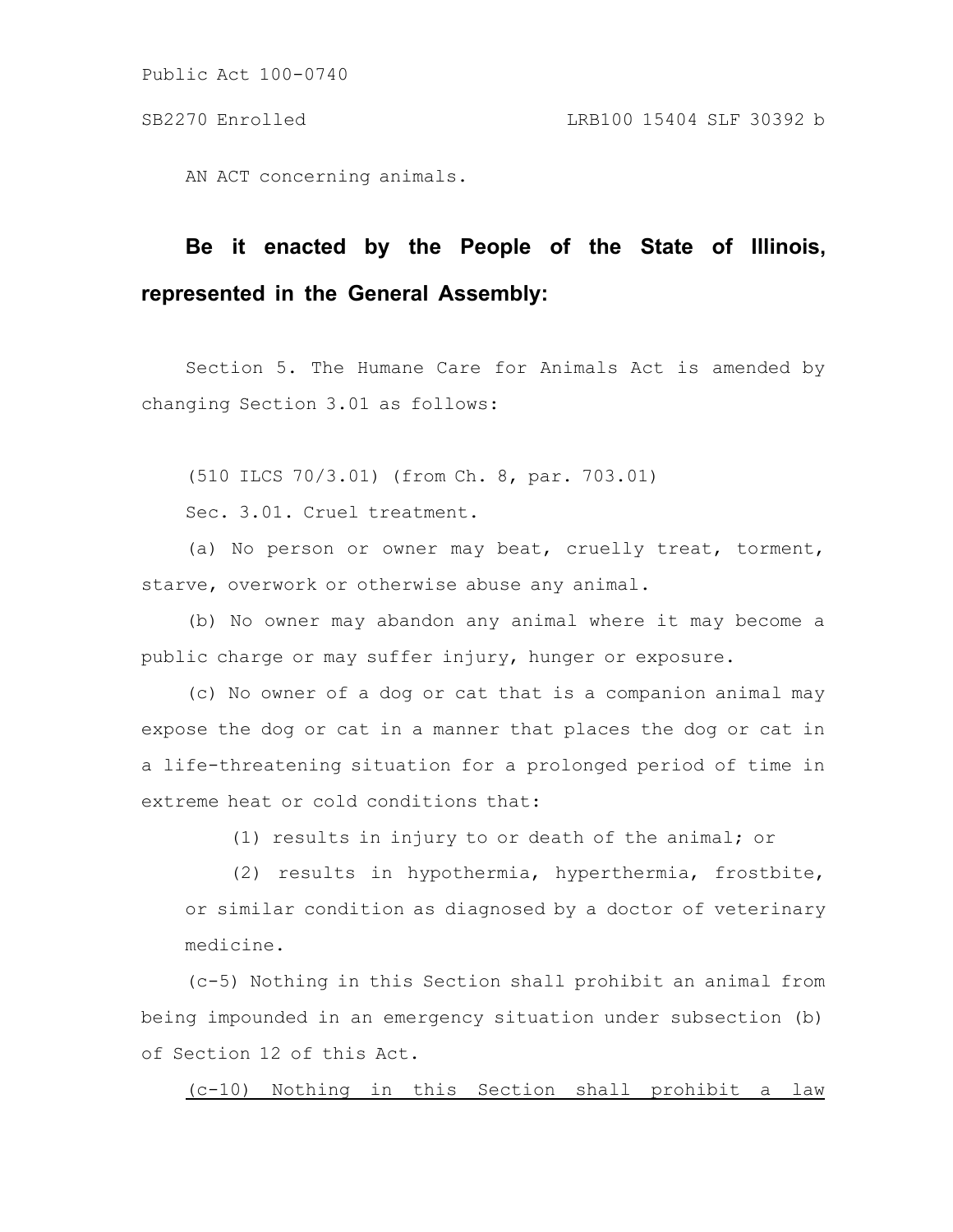enforcement officer from taking temporary custody of a dog or cat that is a companion animal that is exposed in a manner that places the dog or cat in a life-threatening situation for a prolonged period of time in extreme heat or cold conditions that may result in injury or death of the dog or cat or may result in hypothermia, hyperthermia, frostbite, or similar condition. Upon taking temporary custody of the dog or cat under this subsection (c-10), the law enforcement officer shall attempt to contact the owner of the dog or cat and shall seek emergency veterinary care for the animal as soon as available. The law enforcement officer shall leave information of the location of the dog or cat if the owner cannot be reached. The owner of the dog or cat is responsible for any costs of providing care to the dog or cat.

(d) A person convicted of violating this Section is guilty of a Class A misdemeanor. A second or subsequent conviction for a violation of this Section is a Class 4 felony. In addition to any other penalty provided by law, a person who is convicted of violating subsection (a) upon a companion animal in the presence of a child, as defined in Section 12-0.1 of the Criminal Code of 2012, shall be subject to a fine of \$250 and ordered to perform community service for not less than 100 hours. In addition to any other penalty provided by law, upon conviction for violating this Section, the court may order the convicted person to undergo a psychological or psychiatric evaluation and to undergo any treatment at the convicted